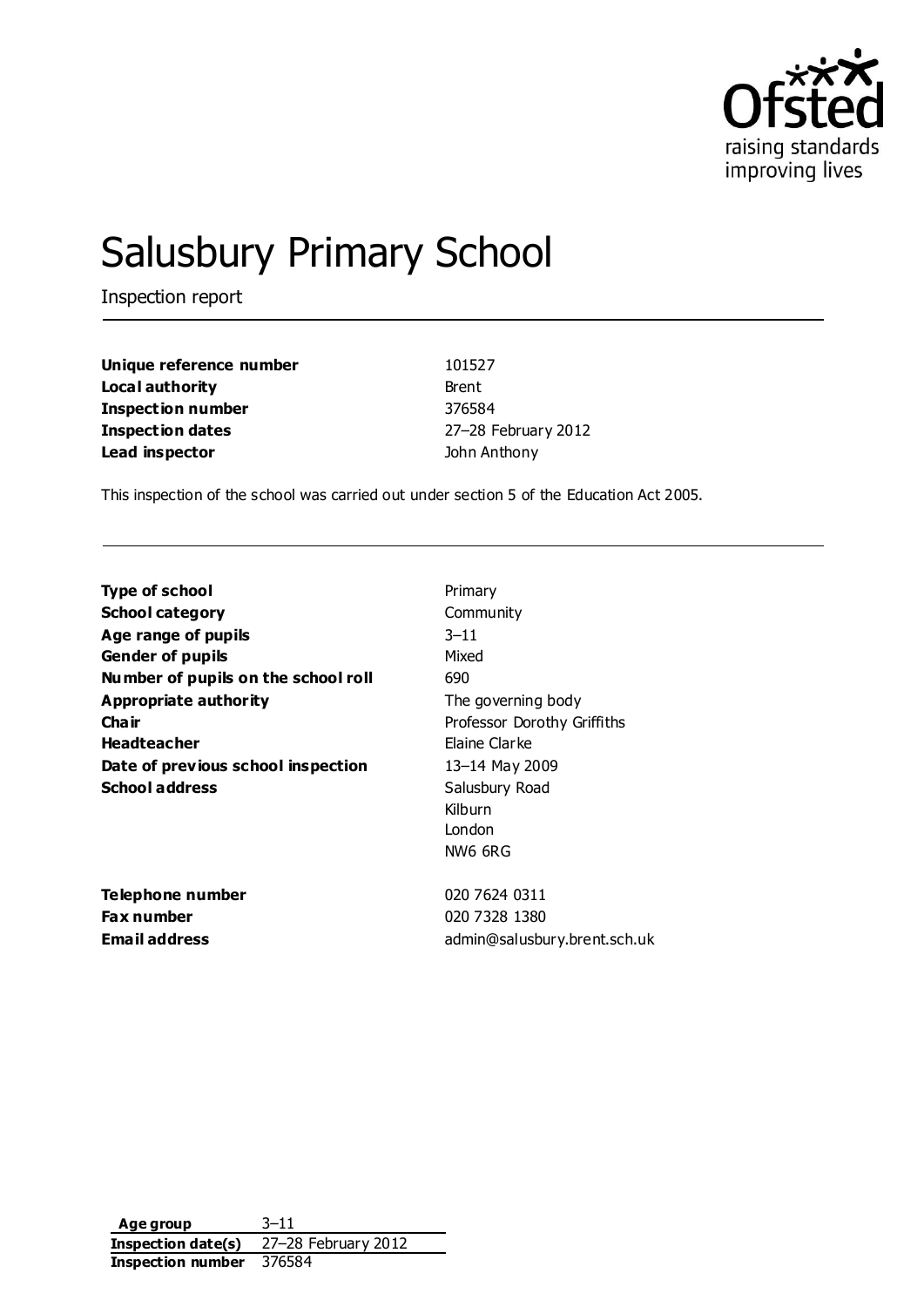

You can use Parent View to give Ofsted your opinion on your child's school. Ofsted will use the information parents and carers provide when deciding which schools to inspect and when.

You can also use Parent View to find out what other parents and carers think about schools in England. You can visit www.parentview.ofsted.gov.uk, or look for the link on the main Ofsted website: www.ofsted.gov.uk

The Office for Standards in Education, Children's Services and Skills (Ofsted) regulates and inspects to achieve excellence in the care of children and young people, and in education and skills for learners of all ages. It regulates and inspects childcare and children's social care, and inspects the Children and Family Court Advisory Support Service (Cafcass), schools, colleges, initial teacher training, work-based learning and skills training, adult and community learning, and education and training in prisons and other secure establishments. It assesses council children's services, and inspects services for looked after children, safeguarding and child protection.

Further copies of this report are obtainable from the school. Under the Education Act 2005, the school must provide a copy of this report free of charge to certain categories of people. A charge not exceeding the full cost of reproduction may be made for any other copies supplied.

If you would like a copy of this document in a different format, such as large print or Braille, please telephone 0300 123 4234, or email enquiries@ofsted.gov.uk.

You may copy all or parts of this document for non-commercial educational purposes, as long as you give details of the source and date of publication and do not alter the information in any way.

To receive regular email alerts about new publications, including survey reports and school inspection reports, please visit our website and go to 'Subscribe'.

Piccadilly Gate Store St **Manchester** M1 2WD

T: 0300 123 4234 Textphone: 0161 618 8524 E: enquiries@ofsted.gov.uk W: www.ofsted.gov.uk



© Crown copyright 2012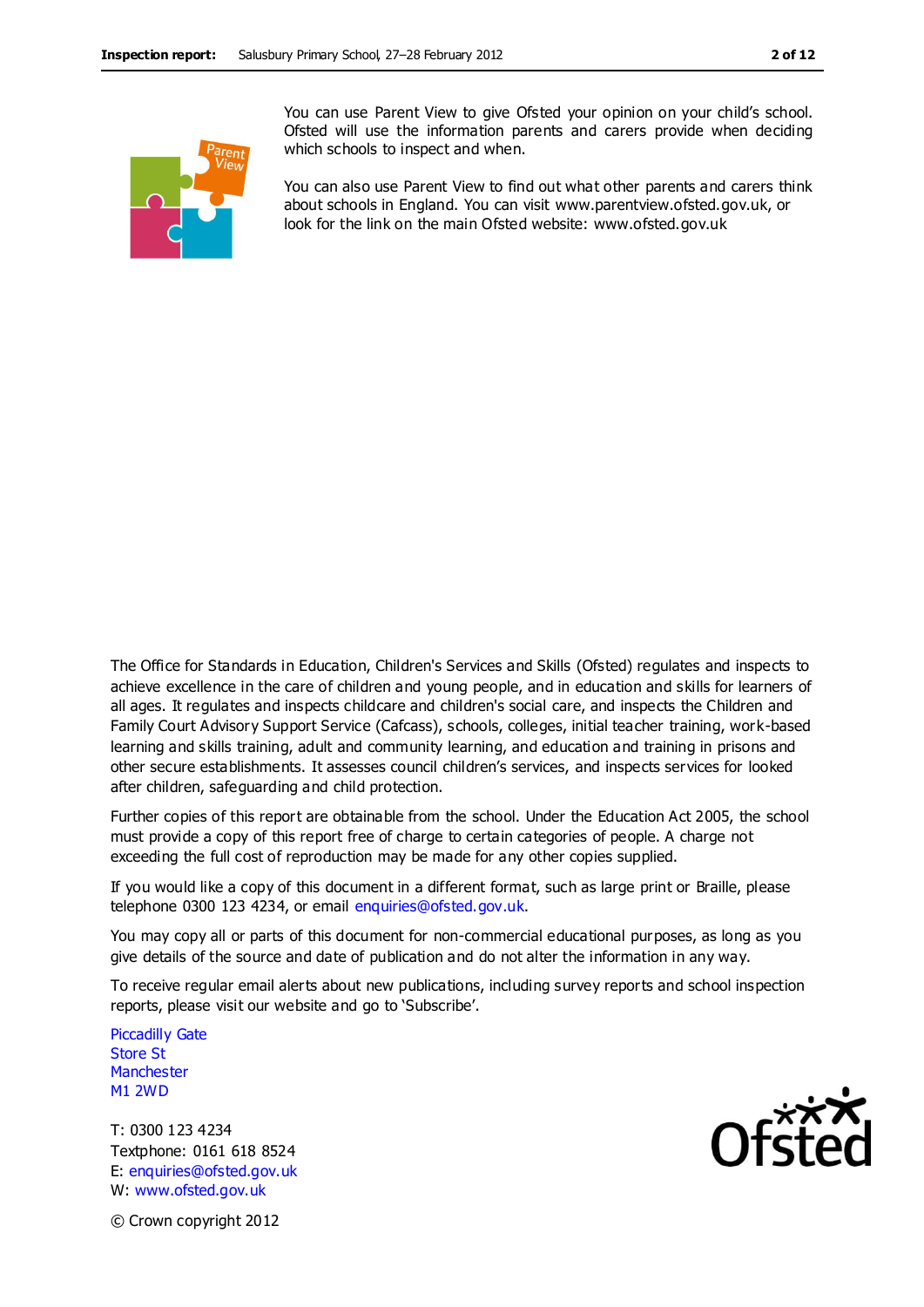## **Introduction**

| Inspection team |                      |
|-----------------|----------------------|
| John Anthony    | Additional inspector |
| Beverley Perin  | Additional inspector |
| Jonathan Moore  | Additional inspector |
| Sharona Semlali | Additional inspector |

This inspection was carried out with two days' notice. The inspection team observed 30 lessons taught by 23 teachers. They held meetings with the Chair of the Governing Body, staff and groups of pupils, and met informally with governors, parents and carers. Inspectors took account of the responses to the online questionnaire (Parent View) in planning the inspection, observed the school's work, and looked at documents including strategic plans and curriculum plans, records of pupils' progress and the monitoring of teaching and learning. Inspectors analysed 283 questionnaires returned by parents and carers, as well as 28 from staff and 102 from pupils.

## **Information about the school**

Salusbury Primary School is much larger than the average primary school. Its pupils come from a wide range of ethnic and social backgrounds, and include a substantial number from refugee families. The largest groups are those of White British and African heritage. One-third of pupils speak English as an additional language, which is above average, and two in five of these are at the early stages of fluency. An average proportion of pupils are known to be eligible for free school meals. The proportion of disabled pupils and those with special educational needs is also average, and includes pupils with moderate or specific learning difficulties, as well as speech, language and communication issues.

Two independent providers offer childcare on the school site. One runs a breakfast club and after-school activities. The other, Salusbury World, is a refugee charity which supports refugee families within the school and which also runs a voluntary weekly homework club. Neither of these providers was visited as they are inspected separately.

Included in its awards the school has the Healthy School Award, Activemark Sports Award and the Unicef Rights Respecting Schools Award.

The school meets the government's current floor standards, which set the minimum expectations for pupils' attainment and progress.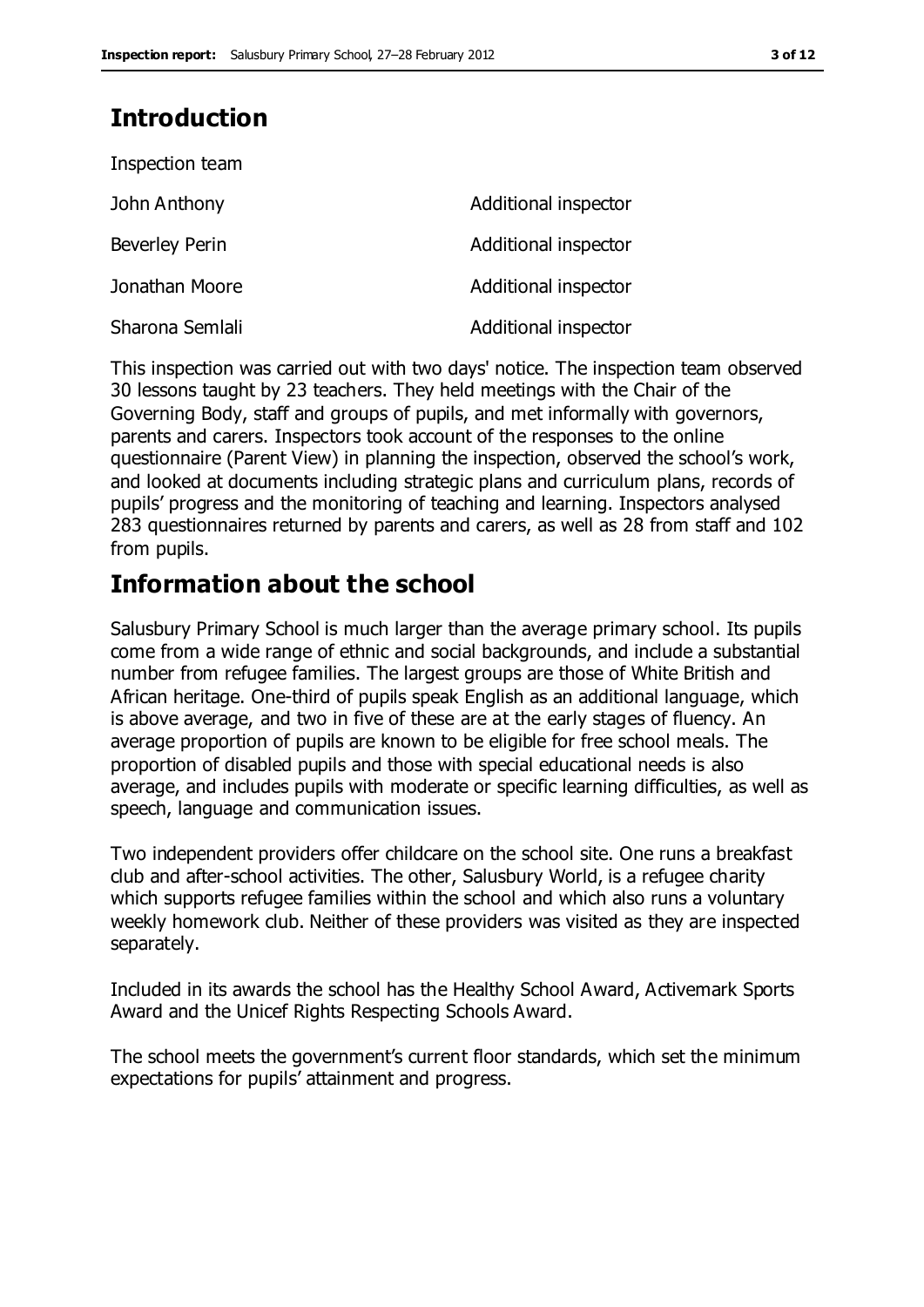## **Inspection judgements**

| <b>Overall effectiveness</b>     |    |
|----------------------------------|----|
| <b>Achievement of pupils</b>     |    |
| <b>Quality of teaching</b>       |    |
| Behaviour and safety of pupils   | -3 |
| <b>Leadership and management</b> |    |

### **Key findings**

- In accordance with section 13(3) of the Education Act 2005, Her Majesty's Chief Inspector is of the opinion that this school requires special measures because it is failing to give its pupils an acceptable standard of education, and the persons responsible for leading, managing or governing the school are not demonstrating the capacity to secure the necessary improvement.
- The school is not satisfactory because teachers' expectations are often too low and insufficient attention is given to providing work that meets pupils' individual needs which leads to inadequate achievement. Attainment in English and mathematics has declined since the previous inspection when the school was asked to raise pupils' attainment through improving the quality of teaching. Too many pupils do not make sufficient progress.
- Although the school is held in high regard by most parents and carers, their written comments to inspectors showed that many do not believe that their children are progressing as well as they could. Many expressed the view that leaders and managers have not been rigorous enough in driving improvement and the inspectors agree. This widespread view was summarised in the comment made by one parent who wrote, 'The school is very happy … there are many good teachers' but added that the school 'lacks the leadership necessary to really take advantage of all these very good elements'.
- Behaviour and safety are satisfactory. Pupils have generally positive attitudes to learning although some say that they do not enjoy coming to school. Staff have a strong sense of responsibility for pupils' well-being, but do not share a common vision or focus on what needs to be done in order to improve pupils' achievement.
- At the previous inspection the school was asked to increase the rigour of evaluation and planning, but these aspects have not been strengthened. The management of teaching and the performance management of staff have not been effective in improving the quality of provision.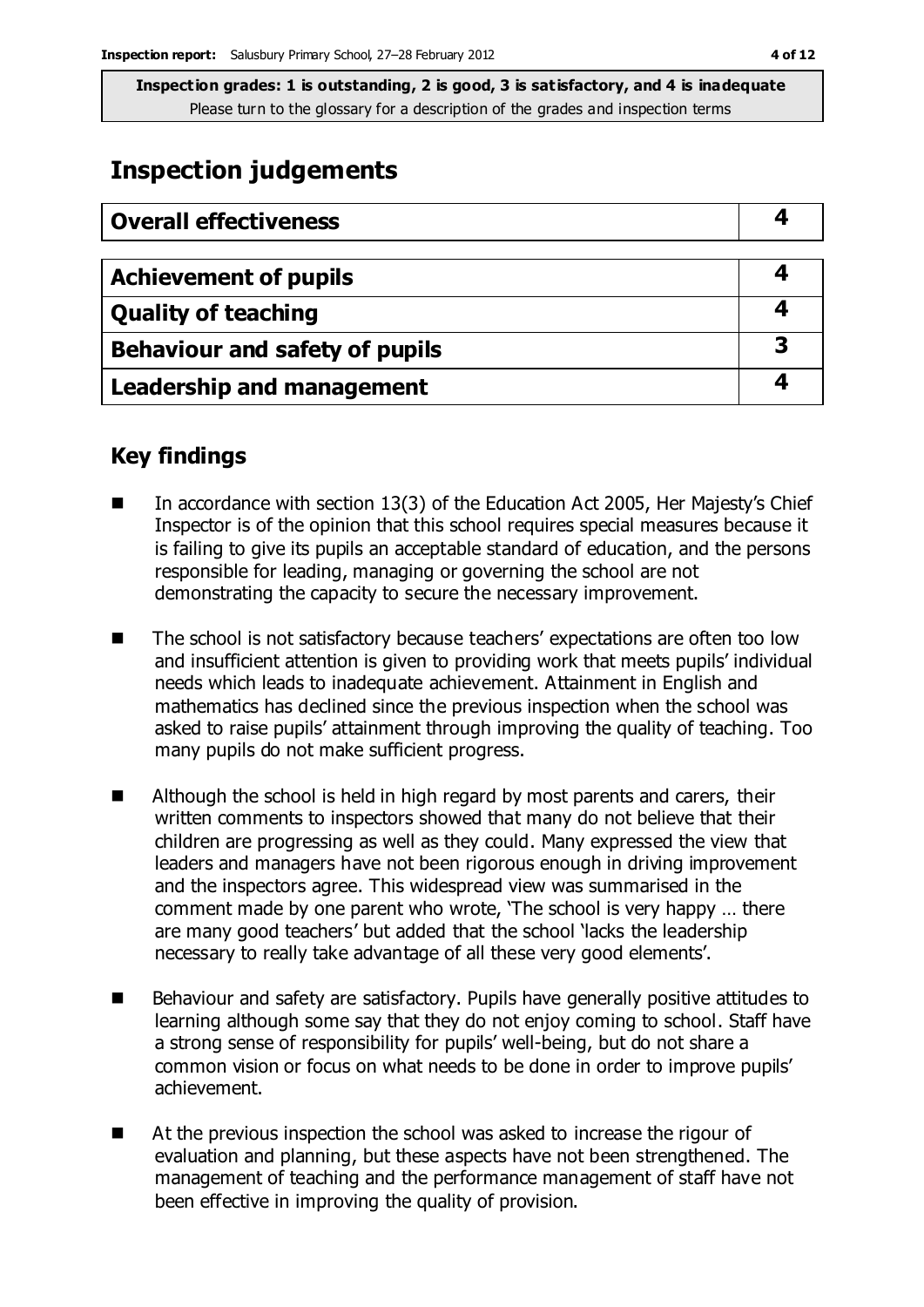## **What does the school need to do to improve further?**

- Raise attainment and accelerate pupils' progress in English and mathematics by ensuring that teachers:
	- raise their expectations and pitch their teaching so that it provides greater challenge in lessons
	- adopt best practice in the teaching of reading  $\overline{\phantom{0}}$
	- encourage pupils to take more of a lead in their own learning, by giving them opportunities to practise their communication skills, to initiate more ideas themselves and learn more independently.
- Improve teaching, so that none is inadequate by the end of the current academic year and that most is at least good, focusing particularly on:
	- the effectiveness of lesson planning in meeting the differing needs and interests of pupils so that gaps in the achievement of different groups are narrowed
	- planning activities which raise pupils' aspirations
	- providing more detailed guidance in marking so that pupils know what they have to do to improve and ensuring that pupils respond.
- $\blacksquare$  Revise action plans to ensure that they identify the specific key issues for improvement, and implement strategies as a matter of urgency, ensuring that:
	- plans contain sharply focused actions and milestones for measuring  $\equiv$ progress, which are monitored and evaluated
	- continual professional training for all staff is provided, so that teachers'  $\equiv$ expectations are raised
	- challenging and attainable goals for pupils' achievement are set.

## **Main report**

#### **Achievement of pupils**

Pupils' achievement is inadequate because significant groups of pupils are not making good enough progress. Although their attainment is average by the end of Year 6, pupils' learning and progress, as reflected in the school's assessment information, in their written work and as seen during lessons, do not match what most are capable of achieving.

Children enter the Nursery with skills that are broadly in line with those expected for their age and make satisfactory progress in the Early Years Foundation Stage. Although attainment in English and mathematics at the end of Key Stage 1 showed signs of improvement in the 2010 assessments, performance dipped in 2011. At Key Stage 2, attainment in both English and mathematics has followed a downward trend, by comparison with national indicators, since 2009. Standards in reading are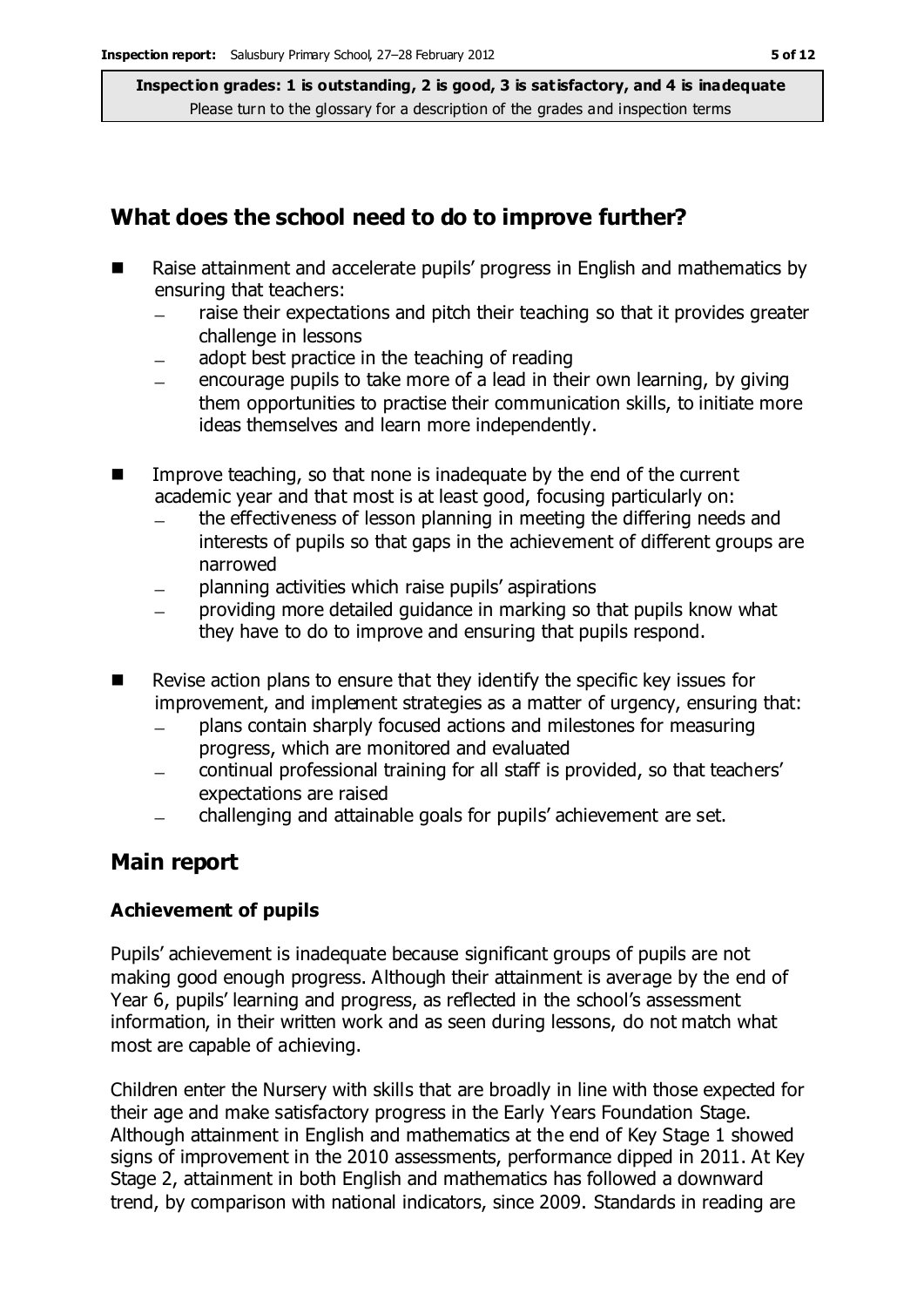broadly average at the end of both Key Stages 1 and 2, but weaknesses in the teaching of reading limit pupils' progress.

Many pupils are highly articulate, but in lessons they are often not provided with the opportunity to engage in lively discussion, to generate their own ideas, or to develop independent learning skills that would enable all groups to progress equally well. In the lessons observed, activities frequently lacked challenge, and the differing abilities and interests of pupils were not addressed. This led to pupils losing interest and the pace of learning faltered as they slowed down, or in one example, simply stopped working. In some lessons, the insufficient emphasis on pupils generating their own ideas led to a lack of interest in the project and, consequently, little or no discernible progress. In 2011, assessment data showed that many pupils were significantly underperforming in English and mathematics by the time they reached the end of Key Stage 2, particularly those of average ability. There is a wide gap between the achievement of White British pupils and those from other groups, with the former typically attaining higher standards. This is due to insufficient focus on meeting the differing individual needs of all pupils. Strong support for pupils with statements of special educational needs ensures that they learn better than other groups of pupils with most making satisfactory progress from their starting points.

This disparity in achievement is exemplified in the very differing responses from parents and carers, some of whom expressed delight with the school's provision, while others have serious concerns about the progress their children are making. More rigorous assessment processes have been put in place, but the monitoring of learning is not sufficiently robust to ensure that teaching methods are aligned closely to pupils' needs. This inspection evidence supports the views of parents and carers who have concerns about their children's progress.

#### **Quality of teaching**

There are considerable variations in the quality of teaching, but overall, teaching has insufficient impact on pupils' learning and progress over time. In the best teaching, for example an English lesson where pupils assessed their partner's written work, the teacher's excellent delivery and highly focused questioning gripped the attention of pupils who gave very articulate and well-informed answers. This high standard is not replicated throughout the school and most teaching did not keep the pupils' attention. This was reflected in the words of one parent who said that her child is, 'bored at school and doesn't want to go'.

In mathematics, teaching did not enthuse pupils, who tended to be unsettled and therefore did not concentrate well. This was because pupils were unable to contribute sufficiently in lessons, and the lesson's content did not meet their varying learning needs. School managers require phonics (letters and the sounds they make) to be taught systematically throughout the school. However, more than one approach was found in the Early Years Foundation Stage and not all staff pronounced the sounds correctly. Although teaching promotes pupils' social, moral, cultural and spiritual development effectively, which was evident in their interested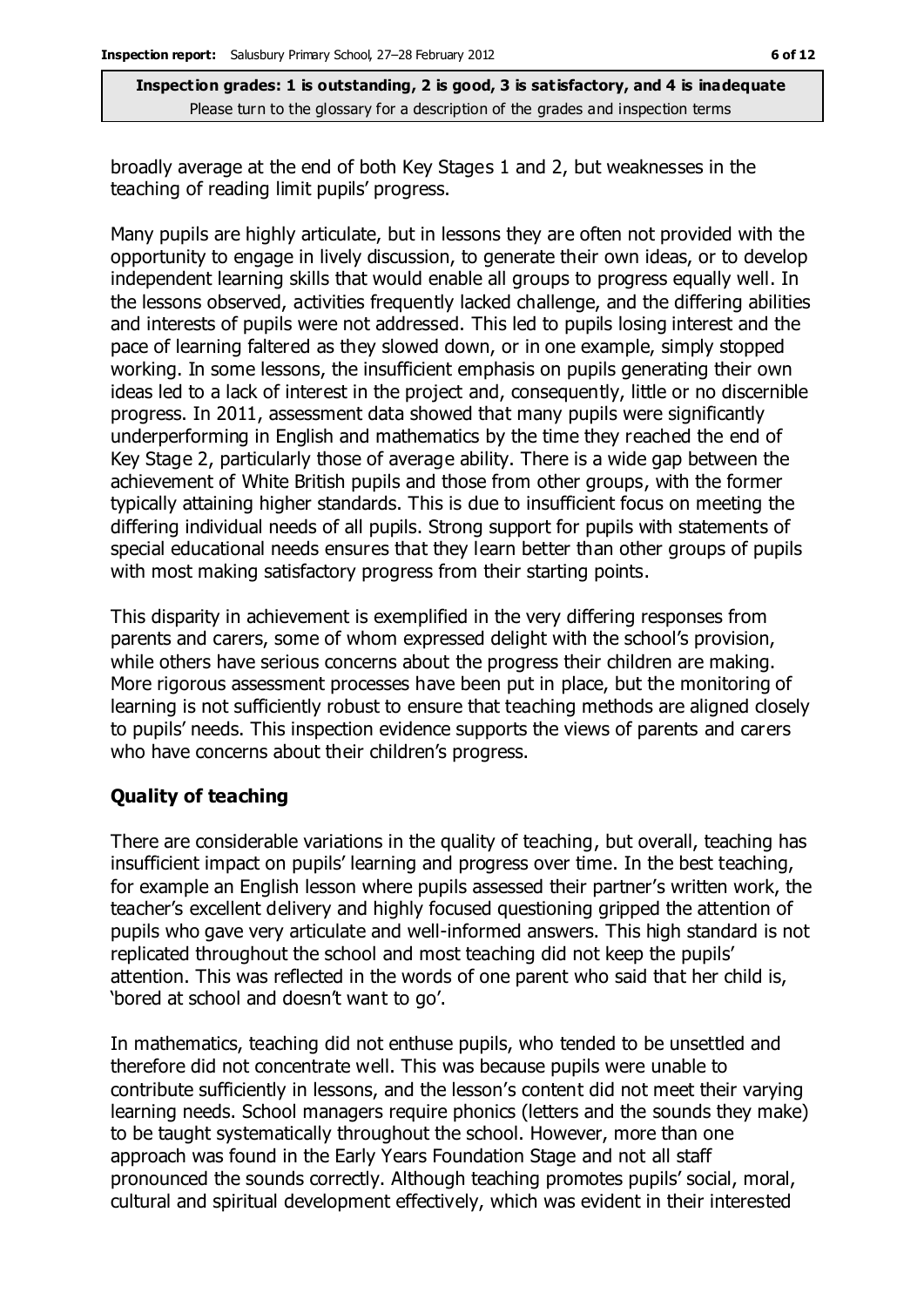and responsive attitudes in a well-structured assembly, the impact of the planned curriculum on learning is inconsistent. This is because teachers' expectations of their pupils are frequently not high enough and there is a limited focus on planning activities that raise pupils' aspirations.

Teachers' marking is usually limited to corrections and telling the pupils how well they have done. Teachers do not check pupils' work and progress consistently or thoroughly enough, and sometimes mistakes are not corrected. Many pupils do not understand what they have to do to improve. Over a quarter of pupils indicated in their questionnaires that they only sometimes, or never, know how well they are doing at school. Most parents and carers who returned a questionnaire informed inspectors that they feel their children are taught well. However, the views of pupils reflect their awareness of inconsistencies in the quality of teaching. Inspectors found that teaching has had an inadequate impact on pupils' progress over time.

#### **Behaviour and safety of pupils**

Pupils' behaviour over time is satisfactory. It was judged to be good at the previous inspection and the school assesses behaviour to be good still, which in some respects it often is. Pupils conduct themselves well around school and their behaviour in lessons is generally satisfactory. However, less than half of the pupils who completed a questionnaire felt that behaviour was good and some said that they were not always happy to come to school. Attendance is broadly average.

Most pupils confirmed that they are provided with a safe environment, although a small minority said that they were concerned about bullying, mainly name calling and teasing. A few parents and carers also commented that there is bullying, and that it is not taken seriously enough by the school. The inspection team found that the school does not tolerate bullying, but that its approach to dealing with it is not always seen as firm enough. Pupils have confidence in their teachers to look after their security well, and the overwhelming majority of parents and carers agree that the school provides a safe environment, noting particularly the school's strong pastoral care of their children.

#### **Leadership and management**

Leadership and management are inadequate because the school has been too slow to implement measures to improve teaching which, as a result, is not good enough to enable pupils to achieve their potential. Leaders recognise the need for school improvement plans to focus on improving the quality of teaching, but these plans lack clear goals, high aspirations, and challenging and attainable targets for pupils' achievement. The school's self-evaluation does not provide an accurate or critical evaluation of the school's performance, or reflect a stringent commitment to improvement. Governors have recognised these shortcomings and under the determined lead of a new Chair have reorganised the governing body to lead the drive for improvement. In the words of one parent: 'The new governors are a great new strength in the school.' However, it is too soon for the impact of this initiative to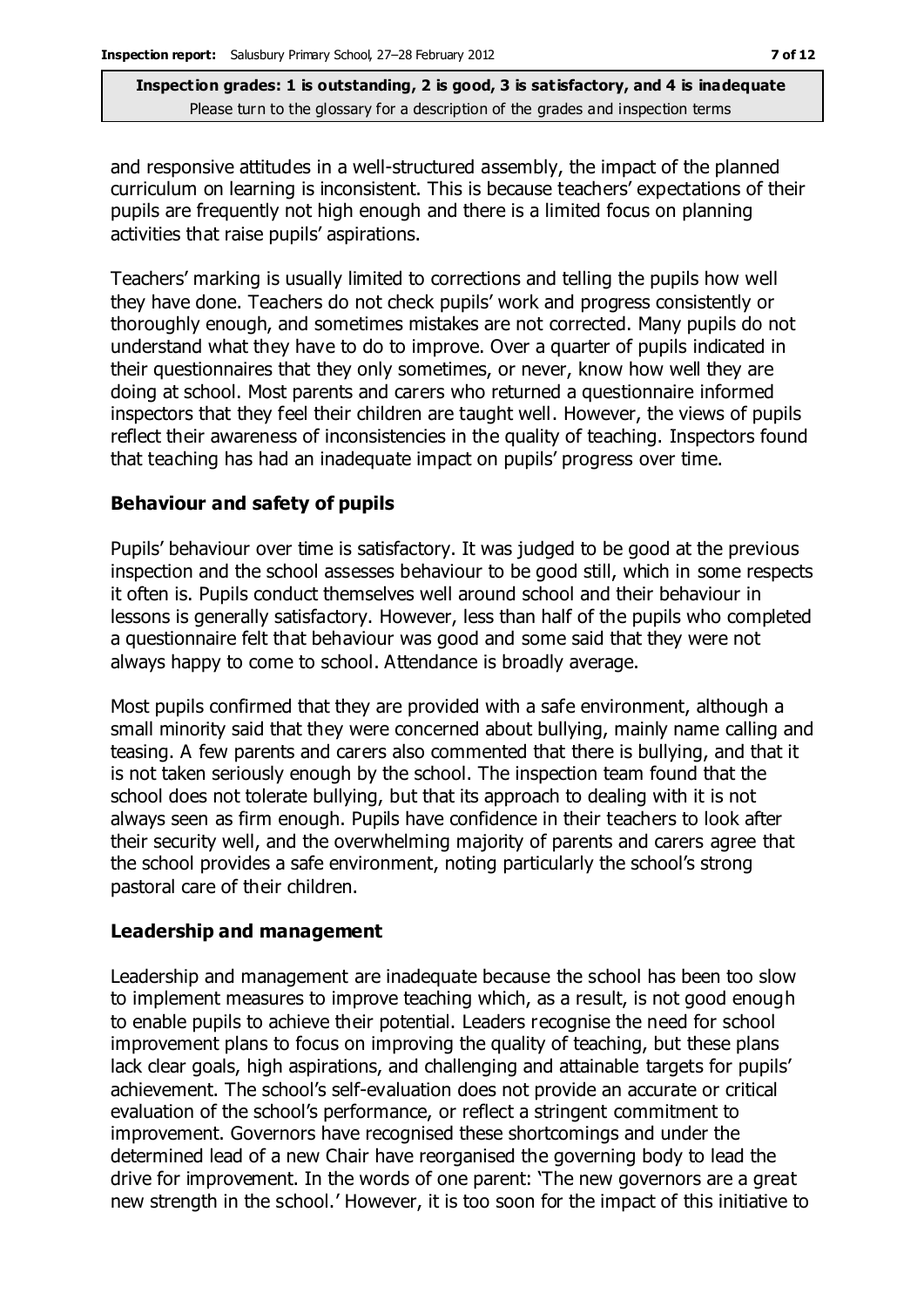be evident.

The curriculum promotes pupils' social, moral, spiritual and cultural development adequately. Discrimination is not tolerated and the school is inclusive, promoting equal opportunities for pupils including disabled pupils and those with special educational needs. However, gaps in the achievement of different groups of pupils remain and not enough has been done to eliminate these inequalities. The curriculum provides many enriching activities, in particular much high quality music and art work. A wonderful green space for outdoor activities enables pupils to experience, for example, bird-watching, conservation and horticulture. Pastoral care of pupils is a strength of the school, as seen, for example, in the provision of the counselling service which is available to pupils throughout the week. Safeguarding procedures meet statutory requirements.

Many parents and carers expressed their concerns about the school's overall effectiveness. The school has not successfully addressed the issues raised for improvement by the previous inspection, a point identified by some of the parents and carers. The pace of change in the school has been too slow and so it has not demonstrated sufficiently the capacity to improve.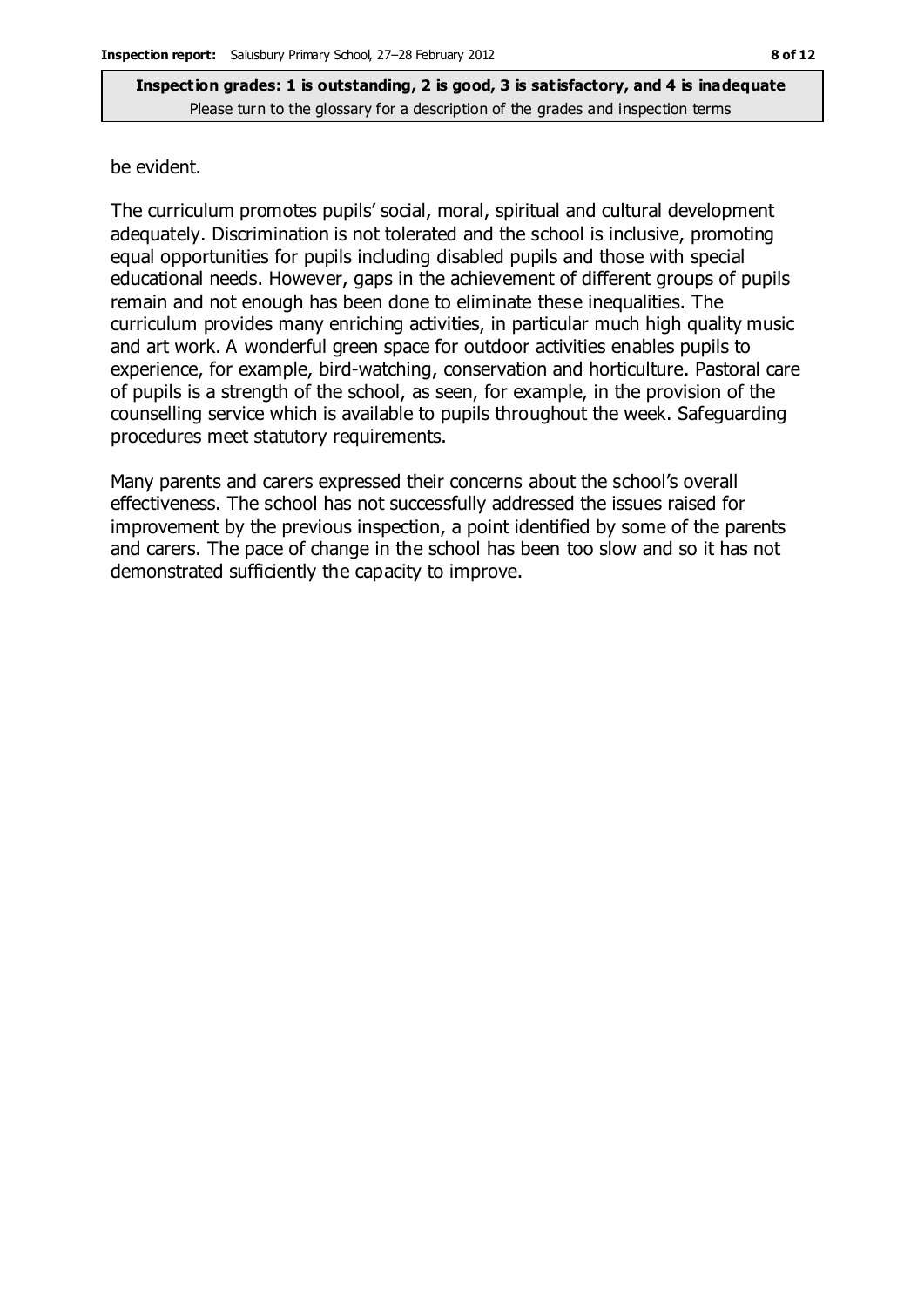## **Glossary What inspection judgements mean**

| Grade   | <b>Judgement</b> | <b>Description</b>                                            |
|---------|------------------|---------------------------------------------------------------|
| Grade 1 | Outstanding      | These features are highly effective. An outstanding           |
|         |                  | school provides exceptionally well for all its pupils' needs. |
| Grade 2 | Good             | These are very positive features of a school. A school        |
|         |                  | that is good is serving its pupils well.                      |
| Grade 3 | Satisfactory     | These features are of reasonable quality. A satisfactory      |
|         |                  | school is providing adequately for its pupils.                |
| Grade 4 | Inadequate       | These features are not of an acceptable standard. An          |
|         |                  | inadequate school needs to make significant                   |
|         |                  | improvement in order to meet the needs of its pupils.         |
|         |                  | Ofsted inspectors will make further visits until it           |
|         |                  | improves.                                                     |

## **Overall effectiveness of schools**

|                         | Overall effectiveness judgement (percentage of schools) |      |                     |                   |
|-------------------------|---------------------------------------------------------|------|---------------------|-------------------|
| <b>Type of school</b>   | <b>Outstanding</b>                                      | Good | <b>Satisfactory</b> | <b>Inadequate</b> |
| Nursery schools         | 46                                                      | 46   |                     |                   |
| Primary schools         |                                                         | 47   | 40                  |                   |
| Secondary<br>schools    | 14                                                      | 38   | 40                  |                   |
| Special schools         | 28                                                      | 48   | 20                  |                   |
| Pupil referral<br>units | 15                                                      | 50   | 29                  |                   |
| All schools             |                                                         | 46   | 38                  |                   |

New school inspection arrangements have been introduced from 1 January 2012. This means that inspectors make judgements that were not made previously.

The data in the table above are for the period 1 September 2010 to 31 August 2011 and represent judgements that were made under the school inspection arrangements that were introduced on 1 September 2009. These data are consistent with the latest published official statistics about maintained school inspection outcomes (see www.ofsted.gov.uk).

The sample of schools inspected during 2010/11 was not representative of all schools nationally, as weaker schools are inspected more frequently than good or outstanding schools.

Primary schools include primary academy converters. Secondary schools include secondary academy converters, sponsor-led academies and city technology colleges. Special schools include special academy converters and non-maintained special schools.

Percentages are rounded and do not always add exactly to 100.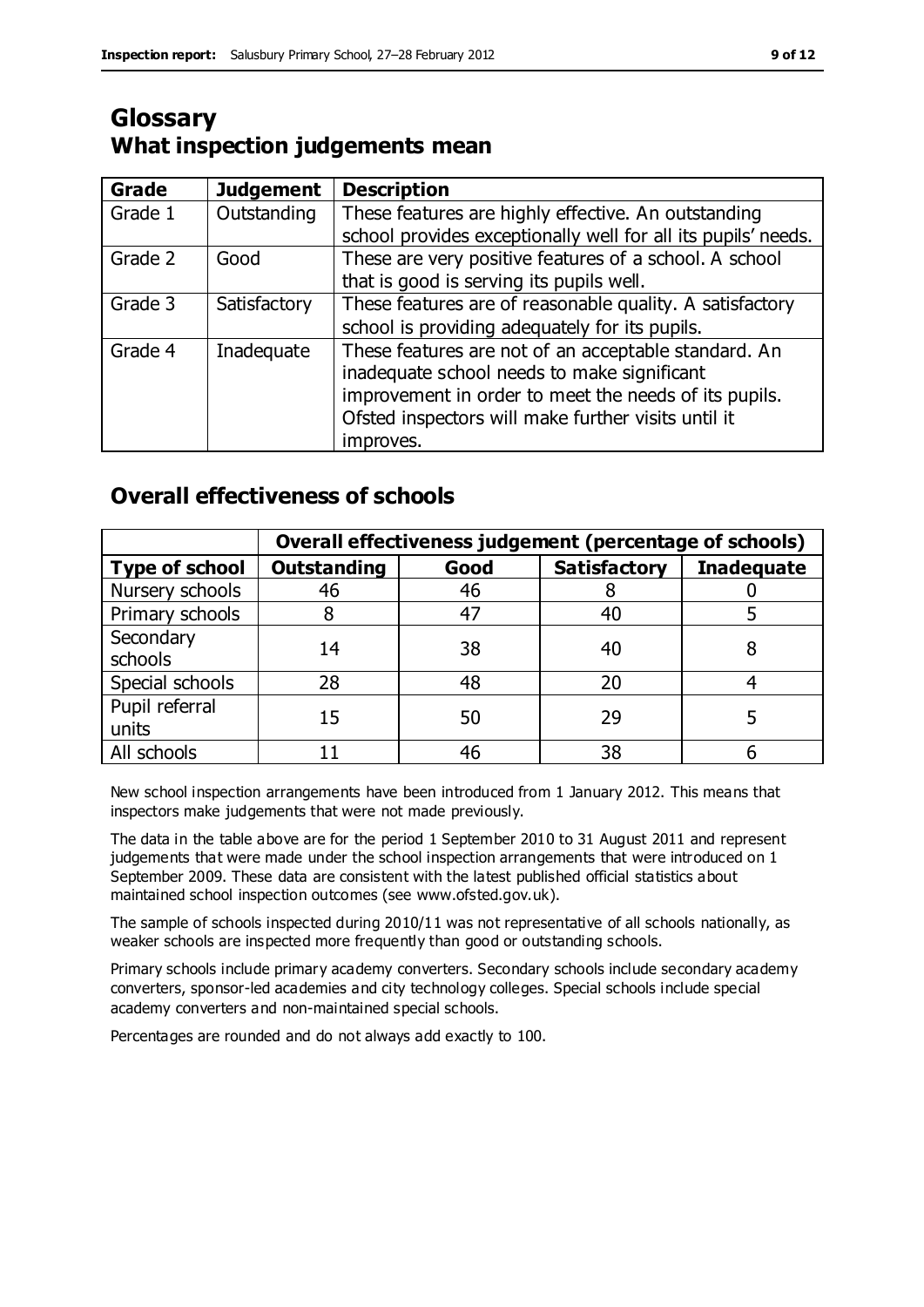# **Common terminology used by inspectors**

| Achievement:               | the progress and success of a pupil in their<br>learning and development taking account of their<br>attainment.                                                                                                        |
|----------------------------|------------------------------------------------------------------------------------------------------------------------------------------------------------------------------------------------------------------------|
| Attainment:                | the standard of the pupils' work shown by test and<br>examination results and in lessons.                                                                                                                              |
| Attendance:                | the regular attendance of pupils at school and in<br>lessons, taking into account the school's efforts to<br>encourage good attendance.                                                                                |
| Behaviour:                 | how well pupils behave in lessons, with emphasis<br>on their attitude to learning. Pupils' punctuality to<br>lessons and their conduct around the school.                                                              |
| Capacity to improve:       | the proven ability of the school to continue<br>improving based on its self-evaluation and what<br>the school has accomplished so far and on the<br>quality of its systems to maintain improvement.                    |
| Leadership and management: | the contribution of all the staff with responsibilities,<br>not just the governors and headteacher, to<br>identifying priorities, directing and motivating staff<br>and running the school.                            |
| Learning:                  | how well pupils acquire knowledge, develop their<br>understanding, learn and practise skills and are<br>developing their competence as learners.                                                                       |
| Overall effectiveness:     | inspectors form a judgement on a school's overall<br>effectiveness based on the findings from their<br>inspection of the school.                                                                                       |
| Progress:                  | the rate at which pupils are learning in lessons and<br>over longer periods of time. It is often measured<br>by comparing the pupils' attainment at the end of a<br>key stage with their attainment when they started. |
| Safety:                    | how safe pupils are in school, including in lessons;<br>and their understanding of risks. Pupils' freedom<br>from bullying and harassment. How well the school<br>promotes safety, for example e-learning.             |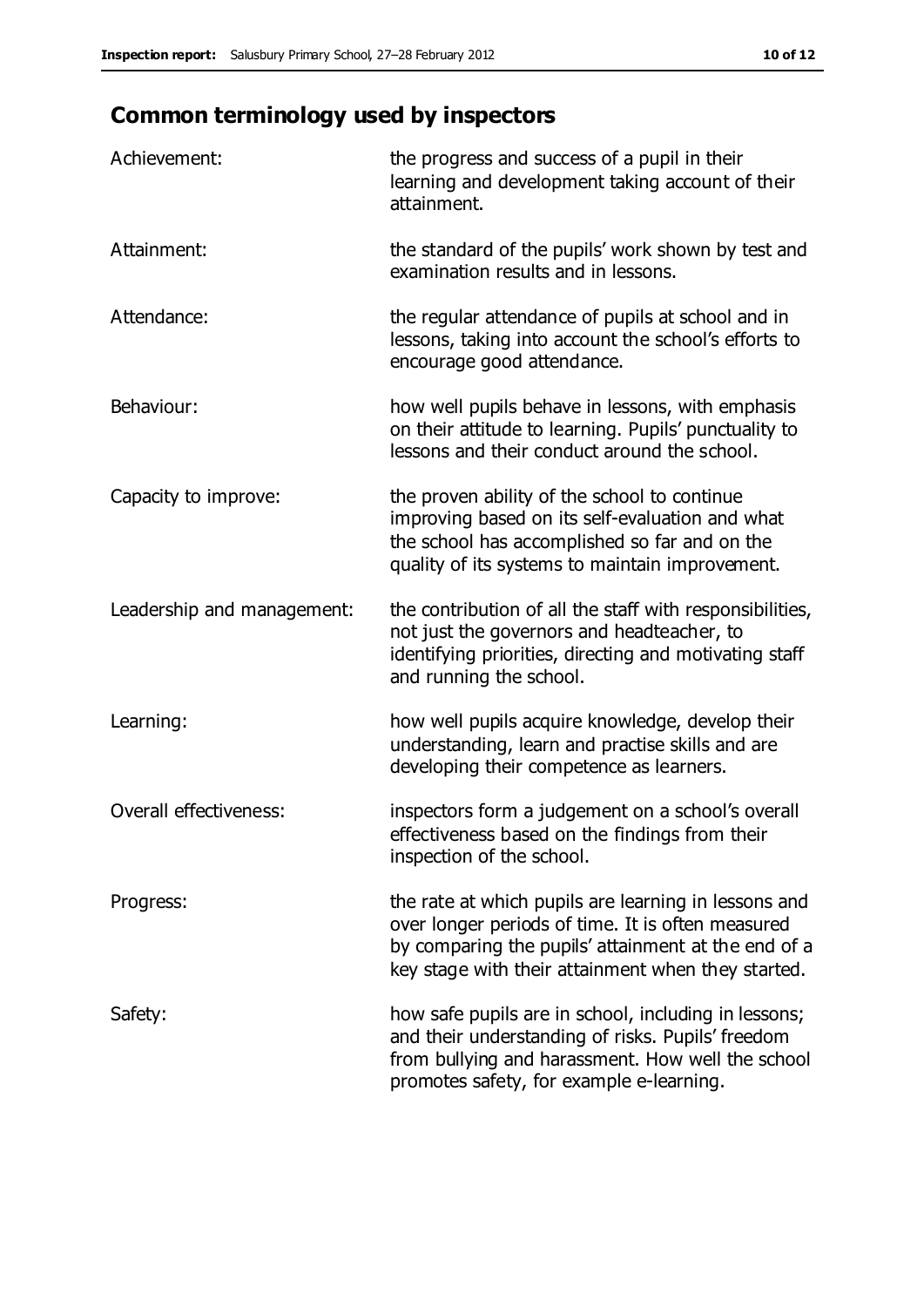#### **This letter is provided for the school, parents and carers to share with their children. It describes Ofsted's main findings from the inspection of their school.**

29 February 2012

Dear Pupils

#### **Inspection of Salusbury Primary School, London NW6 6RG**

Thank you very much for welcoming my colleagues and me to your school. On behalf of the team, I would like to thank those of you who met with us to tell us about the many interesting things that you do. There are some things that your school does well, but there are many things that need improving to help you to learn well enough to be better prepared for the next stages of your education. We have judged that your school needs 'special measures'. This means that it will be visited regularly by inspectors to see how well it is improving.

- You are responsible, friendly and kind to each other, and although most of you behave satisfactorily, you think your behaviour could improve more.
- You want to work hard, but do not always get the help and guidance you need to make good progress in your lessons.
- Although some of you are concerned that there is sometimes bullying in the school, most of you say that you feel safe and that adults look after you well.
- You have a lovely green space next to your school where you take part in many very healthy and enjoyable activities.

We have asked your headteacher, staff and members of the governing body to do the following to make your school better.

- $\blacksquare$  Help you to make better progress in English and mathematics by having higher expectations of your abilities and providing you with more detailed guidance.
- Enable you to participate more in your lessons, so that you can learn from each other, and have more opportunities to develop your independent learning skills. Provide more training for staff and put in place clear plans for improvements.

You can all help by telling your teachers if you find your work too easy or too hard. Again, thank you for your kind welcome, and for your friendly and very interesting conversations with us.

With best wishes for the future.

Yours sincerely

John Anthony Lead inspector